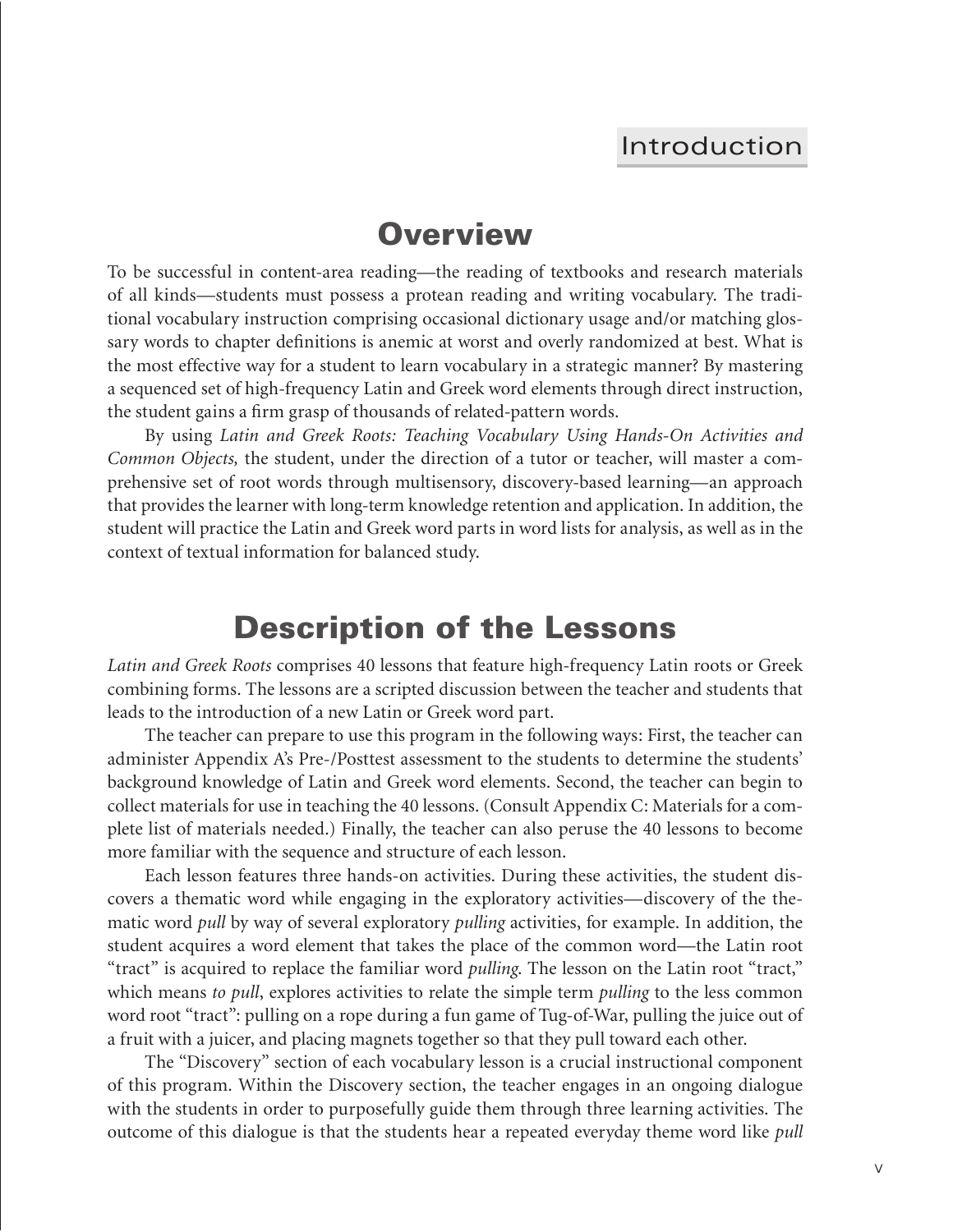and relate this word to the recurring word elements within the activity sequence. During the discovery of "tract," the teacher will talk about how some of the students are not able to pull their opponent team in Tug-of-War, discuss how magnets pull together, and dialogue about a juicer's ability to pull the juice from the fruit. Later, the teacher will prompt the students to pair the theme word, in this example, *pull*, with a set of preselected discovery words, such as *intractable*, *attracting*, and *extracts*. The teacher will further guide the students to identify the specific form of the word element by asking them to tell what they see in all of the discovery words. The students are to reply, or be prompted to reply, that they see a common letter string. In our example of "tract," that letter string would be t-r-a-c-t. Finally, the students are led to make a similar meaning connection between the theme word, in this case *pull*, and the word element, "tract."

In addition to the discovery component within each Latin and Greek word element lesson, the lessons contain a section called "Defining the Discovery Words." In keeping with the lesson on the Latin root "tract," the students are guided to apply the definition and theme word *pull* to analyze longer words that contain "tract." The student is prompted to use *pull* to define a word like *distract* as *to pull away* or *subtract* as to pull out a smaller number from under *a bigger number*.

The lessons conclude with reproducible reading and writing exercises focusing on the featured word element. The students will read words, phrases, and sentences that contain "tract*,*" for example. After reading phrases and sentences with the featured word element, the students will compose phrases and sentences of their own for extra practice with the new vocabulary element. Students who are unsure of how to compose such phrases or sentences can consult national online newspapers for ideas on how to more appropriately use the featured word element, like "tract," in context. Finally, the students will complete sentence stems to apply a word element like "tract" in writing. The students write the completion of a sentence stem, such as, "I could tell the student was distracted during the test because…." The teacher is looking to see that the students finish the sentence with feasible conclusions, such as "…because she kept looking out the window."

#### **Pre-/Posttest**

The Pre-/Posttest assessment in Appendix A tests a student's general knowledge of 40 Latin and Greek word elements. The test features matching and multiple-choice items and is easy to both administer and score. The student is assessed on the ability to match a word element to its simplest definition, or to choose the correct word to complete a sentence. The student who picks *pull* as the definition for the Latin root "tract" will be scored as correct on this item. The breadth of any word element's definitions is not the focus of these assessments; a student's ability to link the word part to its most basic definition and use it in a sentence is the central purpose of the assessment. For example, the students will have to choose "tract" from a word bank to complete a sentence, such as: "The word part \_\_\_\_\_\_ means to pull." If the instructor administers the Pre-/Posttest prior to instruction, and then again after instruction, a response to instruction can be documented for both grading and vocabulary-proficiency-evaluation purposes.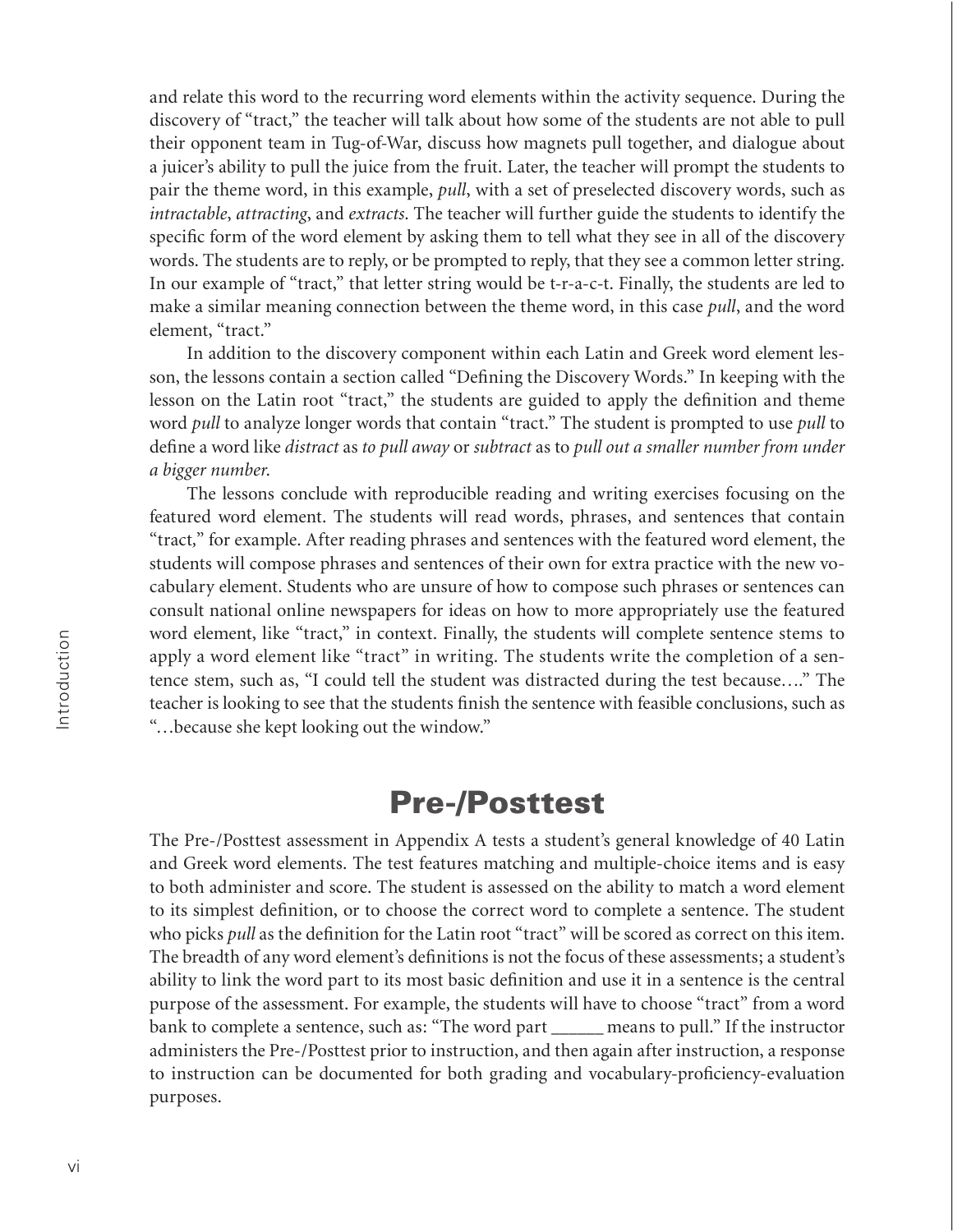# **Supporting Research**

There is a wealth of current research that supports a more explicit, interactive approach to vocabulary study using Latin and Greek word elements. Researchers have found that a student's morphological awareness of words is a critical component of vocabulary learning (Carlisle, 2003). Students who have been taught morpheme awareness can achieve better textual comprehension. Content-area science, history, and literature textbooks are rife with Latin and Greek word elements. To further highlight the importance of learning vocabulary with a morphologic lens, Larsen and Nippold (2007) asserted that an ability to perform a morphological analysis of novel vocabulary words is a milestone of acquiring academic language. Based upon their work with sixth-grade students, Larsen and Nippold found that students who were successfully able to analyze words morphologically fared better on vocabulary assessments, such as the *Peabody Picture Vocabulary Test*–*Third Edition* (PPVT-III; Dunn & Dunn, 1997).

Beck, McKeown, and Kucan also argued that students must possess an in-depth word knowledge that includes a personal knowledge of how words both connect and interrelate (2002). Morphology instruction, then, provides the vehicle to see word interrelationships. This book is a primary resource for morphology instruction via Latin and Greek word elements. That studying morphology is crucial for a student's vocabulary instruction has been proven in ample previous and current research.

Research further advocates that vocabulary and morphology instruction be personalized for the student (Blachowicz & Fisher, 2000). It is essential that students find a connection between sophisticated vocabulary and their own life experiences. In addition, the effective vocabulary teacher must provide students with multiple personal connections to new words. Harmon and Hedrick (2005) claimed that vocabulary learning necessitates several exposures to a given word before the word is truly understood and accessible in a student's lexicon. This book provides students with three personalized discovery-based exposures to Latin and Greek word elements in order to maximize students' opportunity to retain the word and use it in speaking, reading, and writing. The book also provides accessible reading and writing activities such that students have additional exposures and necessary practice. Harmon and Hedrick further argued that students require strong mental connections in order to fully learn vocabulary. Teachers must help students to create mental schema to connect their preexisting vocabulary knowledge to novel vocabulary they acquire, such as that contained within *Latin and Greek Roots*. This book helps students forge these strong mental connections to a sophisticated English vocabulary based in the Latin and Greek languages by offering students experiential, discovery-oriented activities. A cooking, crafting, or building experience incorporating a word element will provide the student with a much more powerful mental connection than a paper-and-pencil glossary activity or sets of bland vocabulary memorization drills. Wood (2001) suggested that vocabulary instruction must be able to capture a student's attention by employing game-like formats. This book provides students with a game-like strategy for learning Latin and Greek word elements. Students will play games that involve ropes (Tug-of-War and jump-rope games), darts (target-practice games), and juicers (cooking games), for example, to learn Latin and Greek word elements like "tract," "audi," and "ject."

Vocabulary researchers also warn teachers not to reserve in-depth vocabulary instruction for the secondary student. Biemiller (2003) advised that it is imperative to address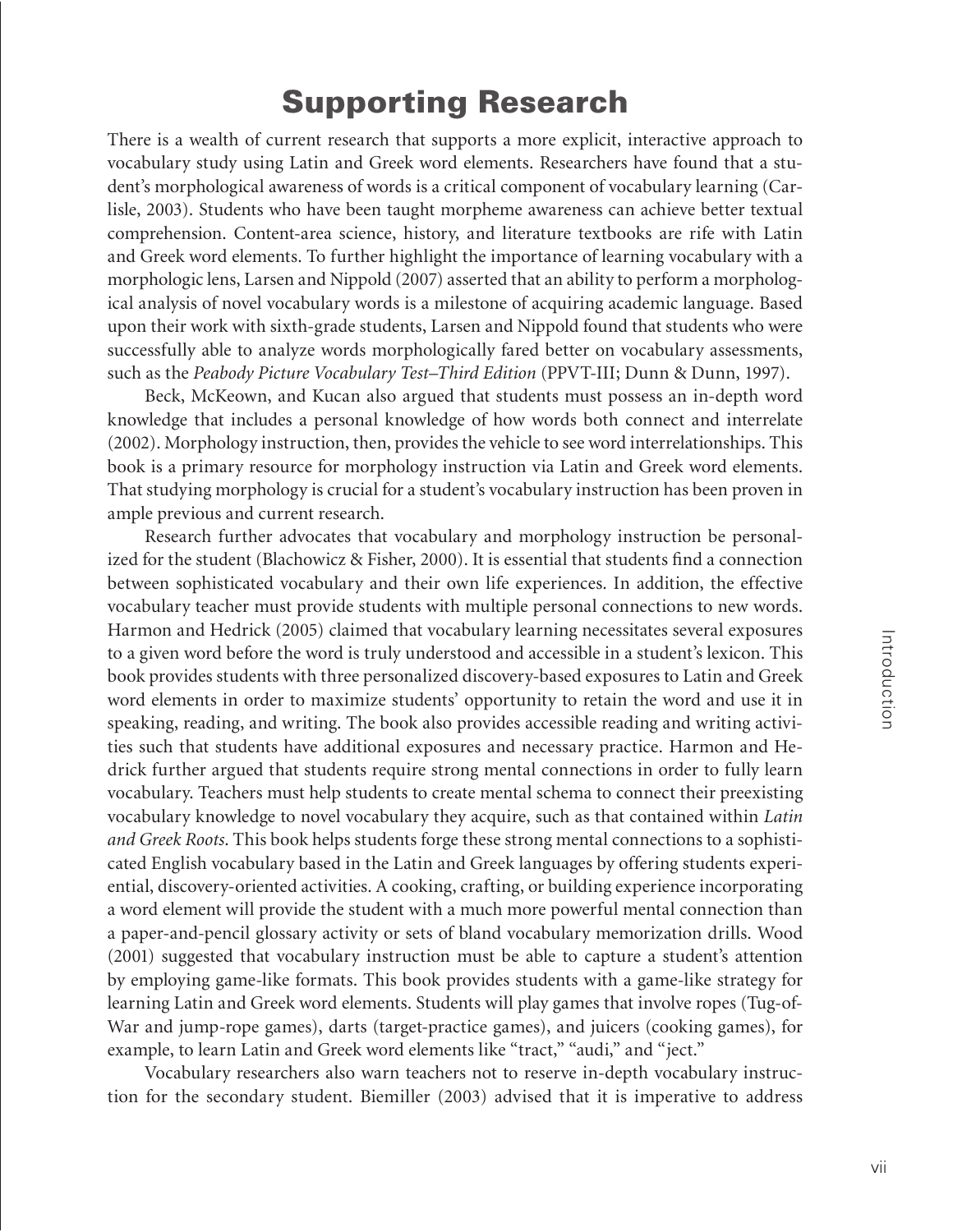vocabulary instruction in the primary grades, when it is possible to effect the most change, effectively avoiding the huge lexical discrepancies that appear over time if such instruction is neglected. Vocabulary instruction that includes Latin and Greek root word study must begin early. This book is suitable for primary- and secondary-grade instruction. Students from as young as second grade to as old as college level can benefit from this morphologically driven instruction. Instruction in root words has been proven by research to be an effective way for students to learn the large numbers of words required by academic language content-area studies (Biemiller & Slonim, 2001). This book teaches students to effectively learn and use 40 commonly occurring Latin and Greek word elements that, in turn, form thousands of content-driven words required for their academic core classes, such as science, history, and the humanities, to name just a few.

Researchers also propound the importance of teaching students to do far more than recite definitions of newly learned words. Instead, students must study the many facets of words—their origins, their history, and their usage. Knowing the multifaceted nature of words helps the student to build what researchers are now calling *word consciousness* (Baumann, Edwards, Boland, Olejnik, & Kame'enui, 2003). *Latin and Greek Roots* allows students to explore words in many ways, including all of the facets listed previously (i.e., word origin, history, and usage), with the added benefit of also creating personal connections through experiential, hands-on activities.

# **Supporting Educational Legislation**

The 2001 Elementary and Secondary Education Act, reauthorized in 2002 as No Child Left Behind (NCLB), dictates that schools must provide evidence that students are making adequate yearly progress (AYP). Under this legislation, students must meet minimal state standards in core-curriculum classes, such as language arts and math. One of the challenges of core classes is that a student must master a voluminous list of content-area vocabulary. For the high school math student, this could be geometric terms, like *protracted angles*, *transformations of quadrilaterals*, and *regression in the angles of triangles*. For the world history student, this could be terminology like *autocracy*, *anthropoids*, and *oligarchy*. This book equips students with the tools—Latin and Greek word elements—for understanding the terms that appear and reappear in their core classes. A working knowledge of the word elements that comprise academic terminology from multiple academic classes will better insure that students can make the AYP as dictated by NCLB.

According to Part A, Section 2101, of the Elementary and Secondary Education Act*,*  schools are held accountable for student achievement. In fact, schools are to make improvements to curricula so that student achievement is facilitated. This book provides a strategic manner for teachers to enable their students to achieve an improved vocabulary and better comprehension of content-area materials.

Clause 2 of Section 1201 of Subpart 1 of the Reading First program under NCLB explains that teachers need professional development and/or other support so that they are better equipped to identify the reading challenges facing their students. The legislation goes further. It states that once teachers identify these barriers to a student's reading success, they need to be given tools to help their students learn to read. *Latin and Greek Roots* is one example of an